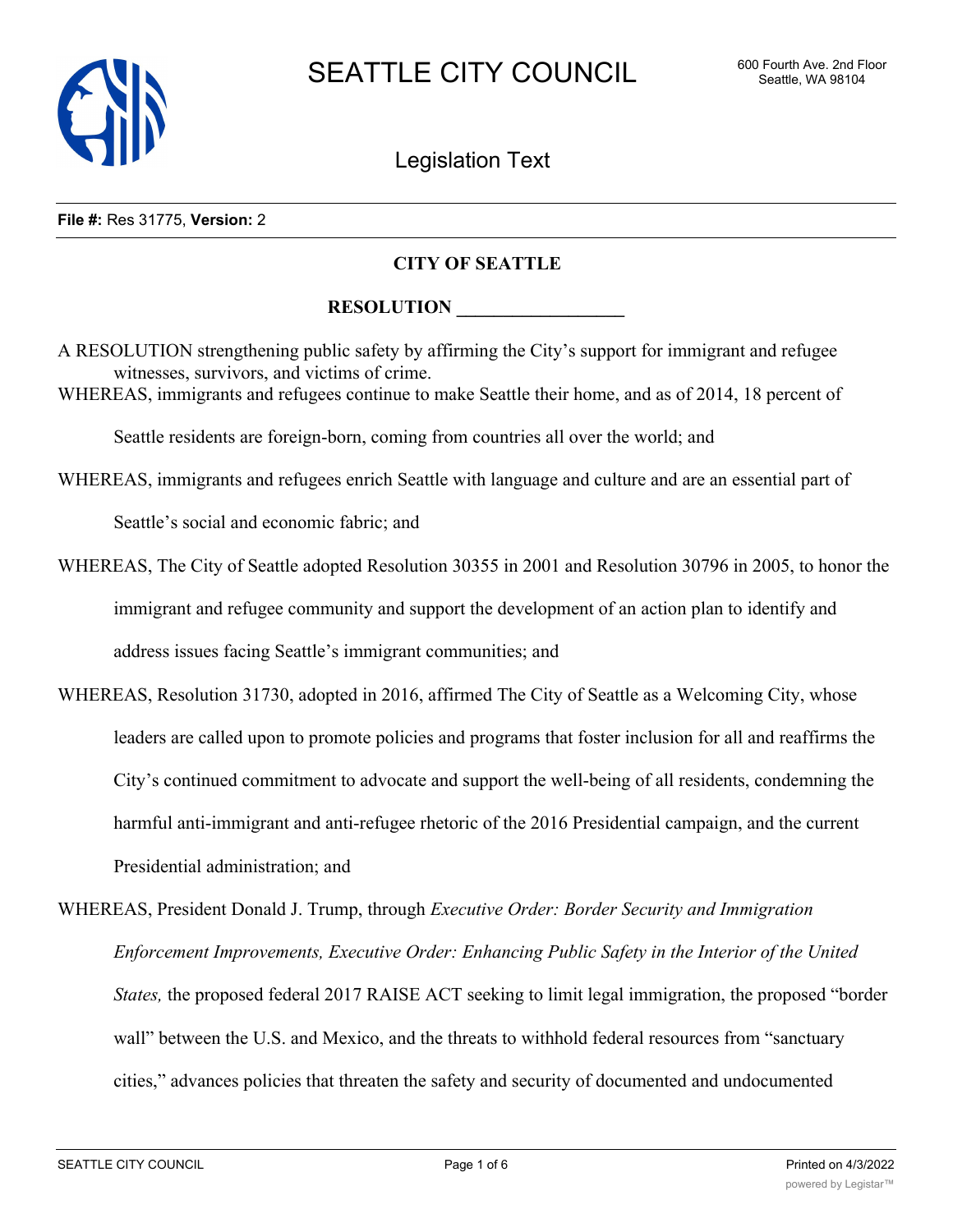immigrants and refugees and sow a climate of chaos, uncertainty, and distrust in communities standing with immigrants and refugees; and

- WHEREAS, President Trump and U.S. Attorney General Jeff Sessions' anti-immigrant rhetoric has led to a "chilling effect" where immigrants and refugees and their families are fearful to engage in everyday activities, such as going to school, and activities that help keep Seattle communities safe, such as reporting crimes they witness or in which they are a victim; and
- WHEREAS, in 2017, a coalition of organizations including the Asian Pacific Institute on Gender-Based Violence, ASISTA, Casa de Esperanza: National Latin@ Network, National Alliance to End Sexual Violence, National Domestic Violence Hotline, and Tahirih Justice Center conducted a national survey of advocates and legal service providers and found: (1) that over 75 percent of respondents report their clients have concerns about contacting the police when abuse or crime occurs; (2) that agencies are seeing a 62 percent increase in questions related to immigration; and (3) 43 percent of advocates report that immigrant-survivor clients have dropped civil or criminal cases because they were fearful to continue their cases; and
- WHEREAS, the U.S. Congress, recognizing the vulnerability of non-citizens and their fear of deportation as a significant barrier in reporting domestic violence and/or violent crimes they are victim or witness to, passed the Violence Against Women Act (VAWA) in 1994 and the Battered Immigrant Women Protection Act in 2000 (VAWA 2000). Through these laws, Congress created U-Visas for victims and witnesses of qualifying violent crimes who assist law enforcement investigations and T-Visas for victims of sexual assault or trafficking; and
- WHEREAS, victims and witnesses to qualifying crimes can apply to the U.S. Department of Homeland Security (DHS) for a U-Visa or T-Visa; both visas, if granted, would permit applicants to gain legal status and remain in the United States for three years; and

WHEREAS, the I-918B form is a required portion of a U Visa applicant's petition for temporary immigration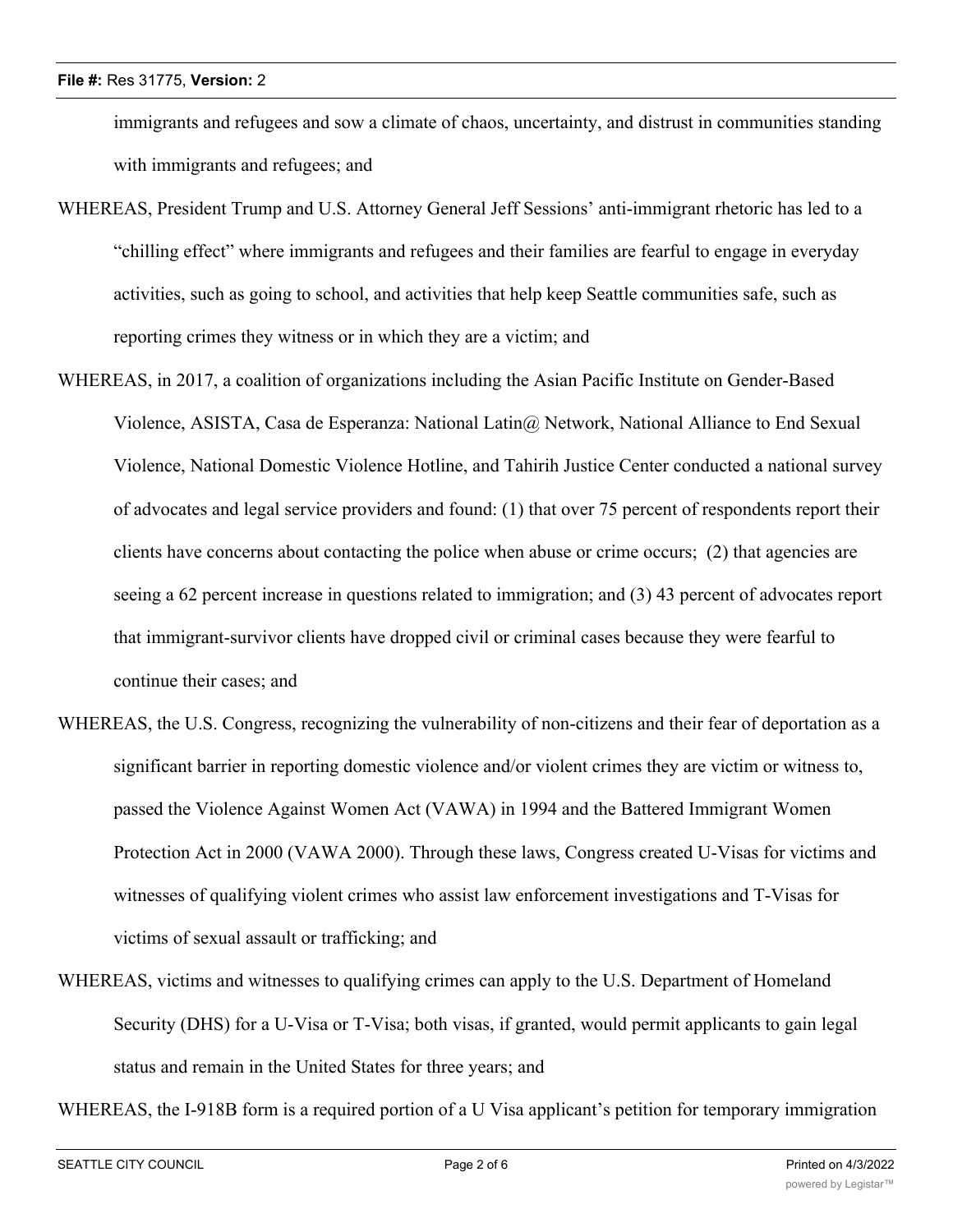benefits to DHS. The I-918B form is used by an agency with investigative powers to certify whether or not an immigrant has been a victim or witness in a qualifying crime and has cooperated with law enforcement investigations. Agencies that are eligible to certify the I-918B form includes courts, child protective services, police departments such as the Seattle Police Department (SPD), and labor departments; and

- WHEREAS, SPD's knowledge and ability to process I-918B forms has been lauded as a "best practice" by local and regional immigrant rights advocates and legal service providers, and
- WHEREAS, SPD and other City departments remain committed to adhering to Seattle Municipal Code Section 4.18.015, enacted by Ordinance 121063, which prohibits all City employees, including SPD officers, from inquiring about the immigration status of any person or engaging in activities to ascertain the immigration status of any person except in certain circumstances; and
- WHEREAS, The City of Seattle, in adopting Ordinance 121063 in 2003, and Resolution 30672 in 2004, established and reaffirmed SPD policies to protect documented and undocumented immigrants' access to police protection and public services regardless of immigration status; and
- WHEREAS, the City of Oakland's Police Department has noted an increase in crime reporting by immigrants because of its commitment to certifying I-918B forms; New York City has strengthened outreach and processes of certifying I-918B forms; and the City of Cleveland has declared its support of non-U.S. citizen crime victims and witnesses through Resolution 374-10; and
- WHEREAS, Seattle is safer when all members of Seattle's community and workforce and visitors to Seattle trust law enforcement and can report crimes they witness or in which they are a victim, without fear, regardless of immigration status; and
- WHEREAS, the advocates of the Seattle's City Attorney's Office Domestic Violence Unit provide culturally and linguistically responsive support for all survivors and victims of abuse and provide survivors and victims with resources and referrals to community-based advocates to promote their healing and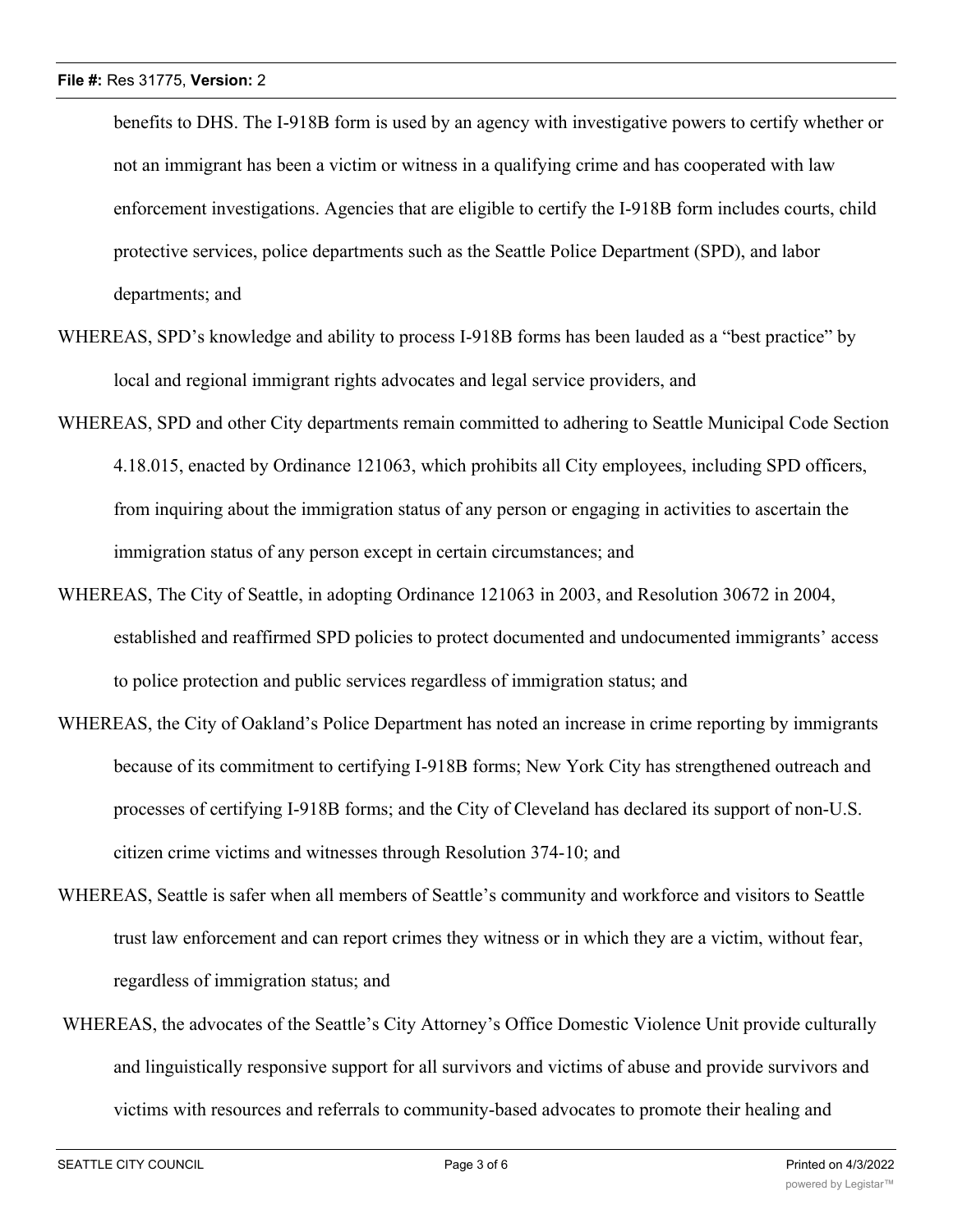recovery; and

- WHEREAS, immigrants and refugees in our communities contribute to safer communities for all of Seattle's residents when they provide information and assistance about crimes; and
- WHEREAS, the Center for American Progress has studied the public safety impacts of sanctuary policies employed by local jurisdictions and has found, in part, that "[c]rime is statistically significantly lower in sanctuary counties compared to nonsanctuary counties" and that, on average, there were 35.5 fewer crimes committed per 10,000 people in sanctuary jurisdictions compared to nonsanctuary jurisdictions; and
- WHEREAS, that same study finds that the data suggests "that when local law enforcement focuses on keeping communities safe, rather than becoming entangled in federal immigration enforcement efforts, communities are safer and community members stay more engaged in the local economy";

NOW, THEREFORE,

# **BE IT RESOLVED BY THE CITY COUNCIL OF THE CITY OF SEATTLE, THE MAYOR CONCURRING, THAT:**

Section 1. The City Council, the Executive, and The City of Seattle commit to protecting all victims and survivors of crime and abuse, and any witnesses who cooperate with criminal investigations.

Section 2. The City Council requests, and the Mayor concurs, that the Executive and the City Attorney's Office explore strategies and partnerships to strengthen the ability of advocates, and City departments, such as, but not limited to, the Office of Immigrant and Refugee Affairs, and the Seattle Police Department, and established community-based organizations, to work in partnership with immigrant and refugee communities to build knowledge, capacity, and trust for immigrant victims, survivors, and witnesses to feel safer in reporting crimes and to identify ways to improve the furnishing of information on levels of protection available for immigrant victims, survivors, and witnesses to violent crime pursuant to RCW 7.69.030 in culturally and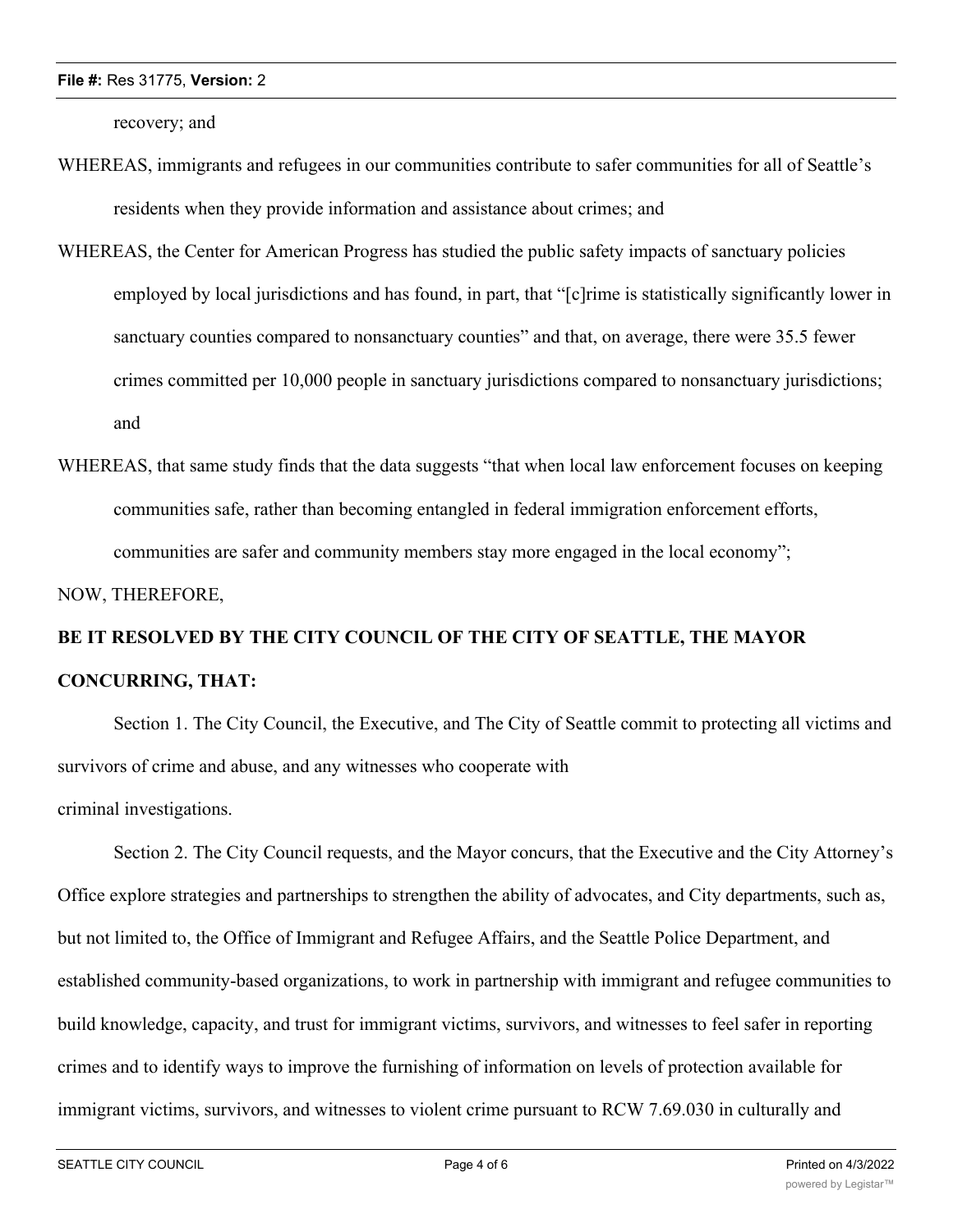### **File #:** Res 31775, **Version:** 2

linguistically responsive ways.

Section 2. The City Council, together with the Executive and established community-based organizations, will identify concrete strategies by which City departments and related service- providers can improve language access practices, knowledge, and capacity to best serve no- English proficiency or limited-English proficiency victims, survivors, and witnesses of violent crimes.

Section 3. The City Council requests, and the Mayor concurs, that the Executive will reach out to law enforcement, immigrant communities, and trusted advocates to gain a qualitative sense of whether there has been a chilling effect and reduced reporting of crime by immigrant and refugee communities.

Section 4. The City Council requests, and the Mayor concurs, that the Executive will provide a written report of strategies recommended pursuant to this resolution to the members of the Gender Equity, Safe Communities and New Americans Committee or its successor on or before April 30, 2018.

| Adopted by the City Council the                           | day of |        | $, 2017,$ and signed by |
|-----------------------------------------------------------|--------|--------|-------------------------|
| me in open session in authentication of its adoption this |        | day of | 2017.                   |

President \_\_\_\_\_\_\_\_\_\_\_\_ of the City Council

\_\_\_\_\_\_\_\_\_\_\_\_\_\_\_\_\_\_\_\_\_\_\_\_\_\_\_\_\_\_\_\_\_\_\_\_

The Mayor concurred the \_\_\_\_\_\_\_ day of \_\_\_\_\_\_\_\_\_\_\_\_\_\_\_\_\_\_\_\_\_\_\_\_, 2017.

Tim Burgess, Mayor

Filed by me this day of , 2017.